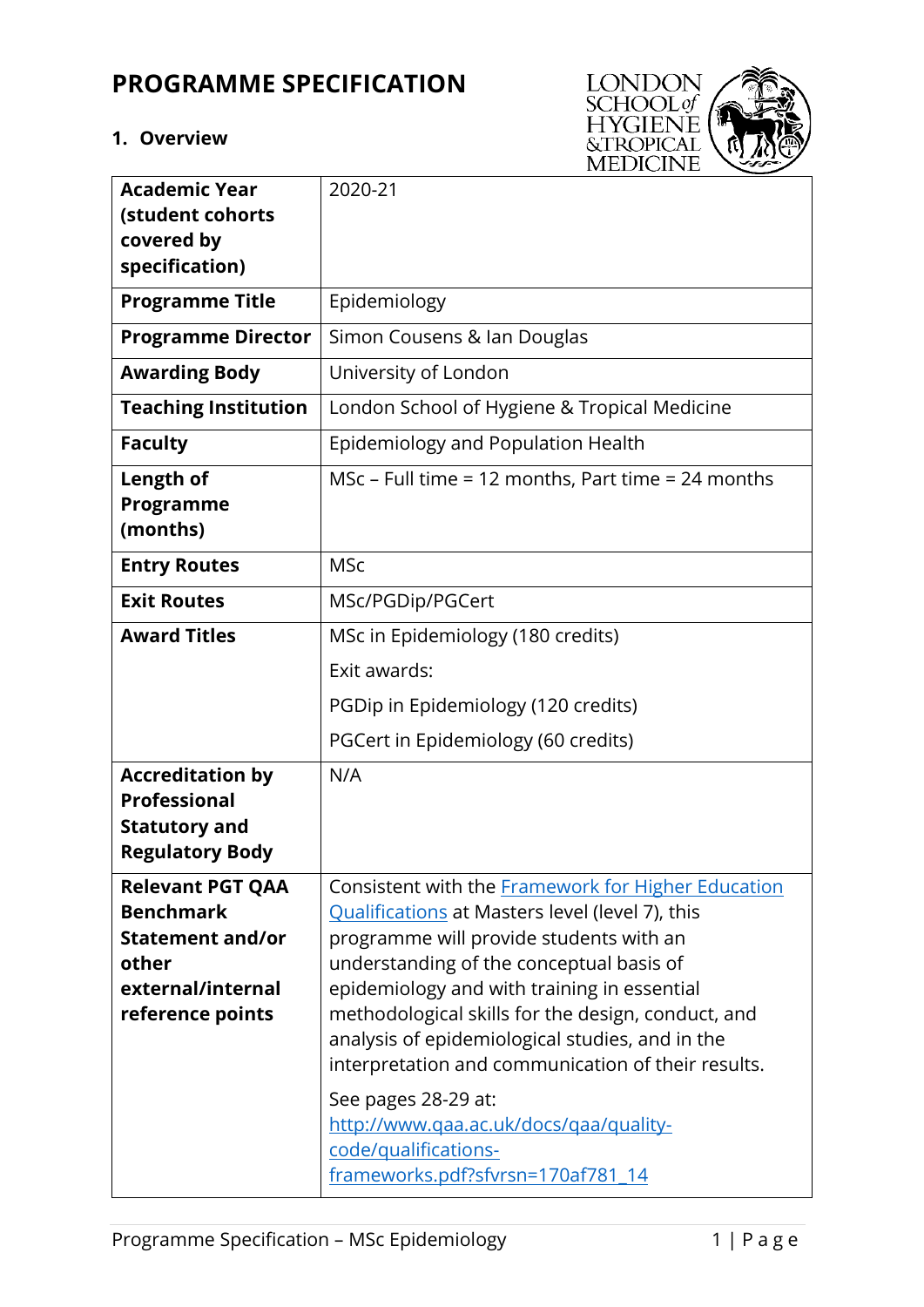| <b>Level of programme</b><br>within the<br><b>Framework for</b><br><b>Higher Education</b> | All modules and awards offered under the<br>programme are at Level 7 (also known as 'M' Masters<br>level) of the Framework for Higher Education<br>Qualifications in England, Wales & Northern Ireland                                                                                                                                                                                                                                                                                                                                                                             |     |                                                       |    |
|--------------------------------------------------------------------------------------------|------------------------------------------------------------------------------------------------------------------------------------------------------------------------------------------------------------------------------------------------------------------------------------------------------------------------------------------------------------------------------------------------------------------------------------------------------------------------------------------------------------------------------------------------------------------------------------|-----|-------------------------------------------------------|----|
| Qualifications<br>(FHEQ)                                                                   | (FHEQ).<br>For further information, please see<br>http://www.qaa.ac.uk/docs/qaa/quality-<br>code/qualifications-                                                                                                                                                                                                                                                                                                                                                                                                                                                                   |     |                                                       |    |
| <b>Total Credits</b>                                                                       | frameworks.pdf?sfvrsn=170af781_14<br><b>CATS:</b>                                                                                                                                                                                                                                                                                                                                                                                                                                                                                                                                  | 180 | ECTS:                                                 | 90 |
| <b>HECoS Code</b>                                                                          | 101335                                                                                                                                                                                                                                                                                                                                                                                                                                                                                                                                                                             |     |                                                       |    |
| <b>Mode of Delivery</b>                                                                    | Students may complete the whole 2020/21 MSc<br>programme online or may choose to come to London<br>in anticipation of some face-to-face teaching.<br>For Epidemiology:<br>Term 1 core module teaching will be delivered online<br>only, with a combination of synchronous (live and<br>interactive) and asynchronous (recordings,<br>independent study, individual exercises, etc) activities.<br>All terms 2 and 3 modules will be offered online.<br>Certain modules will also have some optional on-                                                                            |     |                                                       |    |
|                                                                                            | campus components. The face to face components<br>may be limited to ensure that UK social distancing<br>rules are adhered to.<br>If at any point during the academic year the UK is<br>forced to go into another period of lockdown, this<br>programme will be delivered using online methods<br>only.<br>Throughout the year there will be programme- and<br>LSHTM-level activities, such as group seminars and a<br>themed lecture series and discussion forums. These<br>will allow students to study the programme safely at a<br>distance but remain together as a community. |     |                                                       |    |
| <b>Mode and Period of</b><br><b>Study</b>                                                  | months)                                                                                                                                                                                                                                                                                                                                                                                                                                                                                                                                                                            |     | Full time (12 months) or part time/split time (max 24 |    |
| <b>Cohort Entry Points</b>                                                                 | Annually in September                                                                                                                                                                                                                                                                                                                                                                                                                                                                                                                                                              |     |                                                       |    |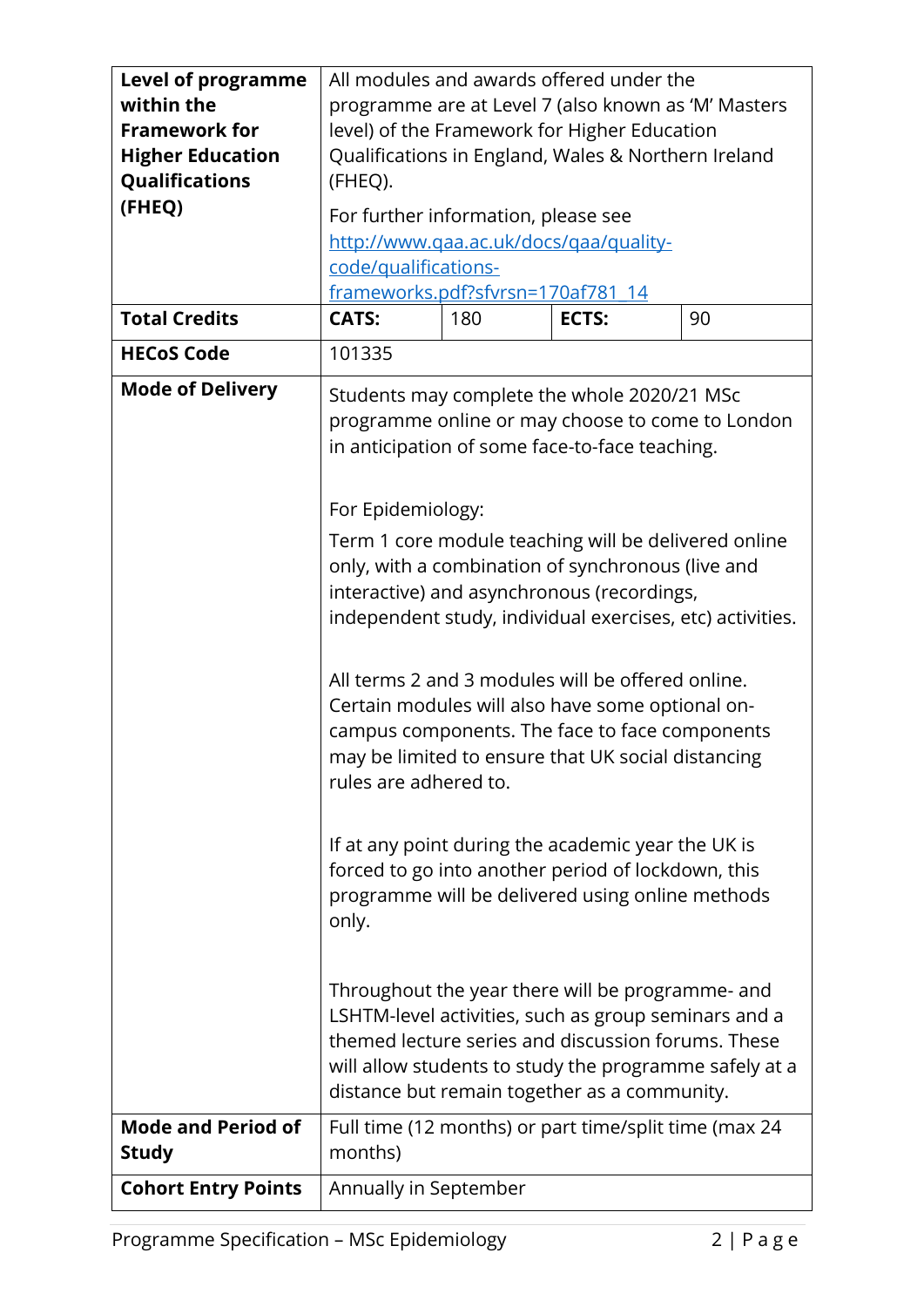| <b>Language of Study</b>                                               | English                                                                                                                                                                                                                                                                                                                                                                                                                                                                                                                |
|------------------------------------------------------------------------|------------------------------------------------------------------------------------------------------------------------------------------------------------------------------------------------------------------------------------------------------------------------------------------------------------------------------------------------------------------------------------------------------------------------------------------------------------------------------------------------------------------------|
| <b>Re-sit Policy</b>                                                   | https://www.lshtm.ac.uk/sites/default/files/academic-<br>manual-chapter-08a.pdf                                                                                                                                                                                                                                                                                                                                                                                                                                        |
| <b>Extenuating</b><br><b>Circumstances</b><br><b>Policy</b>            | https://www.lshtm.ac.uk/sites/default/files/academic-<br>manual-chapter-07.pdf                                                                                                                                                                                                                                                                                                                                                                                                                                         |
| Programme<br><b>Description</b>                                        | This programme equips students with the knowledge<br>and statistical skills to make valuable contributions to<br>medical research as well as public health in low-,<br>middle- and high-income countries. Epidemiological<br>methods underpin clinical medical research, public<br>health practice and health care evaluation to<br>investigate the causes of disease and to evaluate<br>interventions to prevent or control disease.<br>For further information, please see<br>www.lshtm.ac.uk/study/masters/mse.html |
| <b>Date of Introduction</b><br>of Programme                            | September 1979                                                                                                                                                                                                                                                                                                                                                                                                                                                                                                         |
| Date of production /<br>revision of this<br>programme<br>specification | Extraordinary revisions made in August 2020 in<br>response to Covid-19 mitigation planning                                                                                                                                                                                                                                                                                                                                                                                                                             |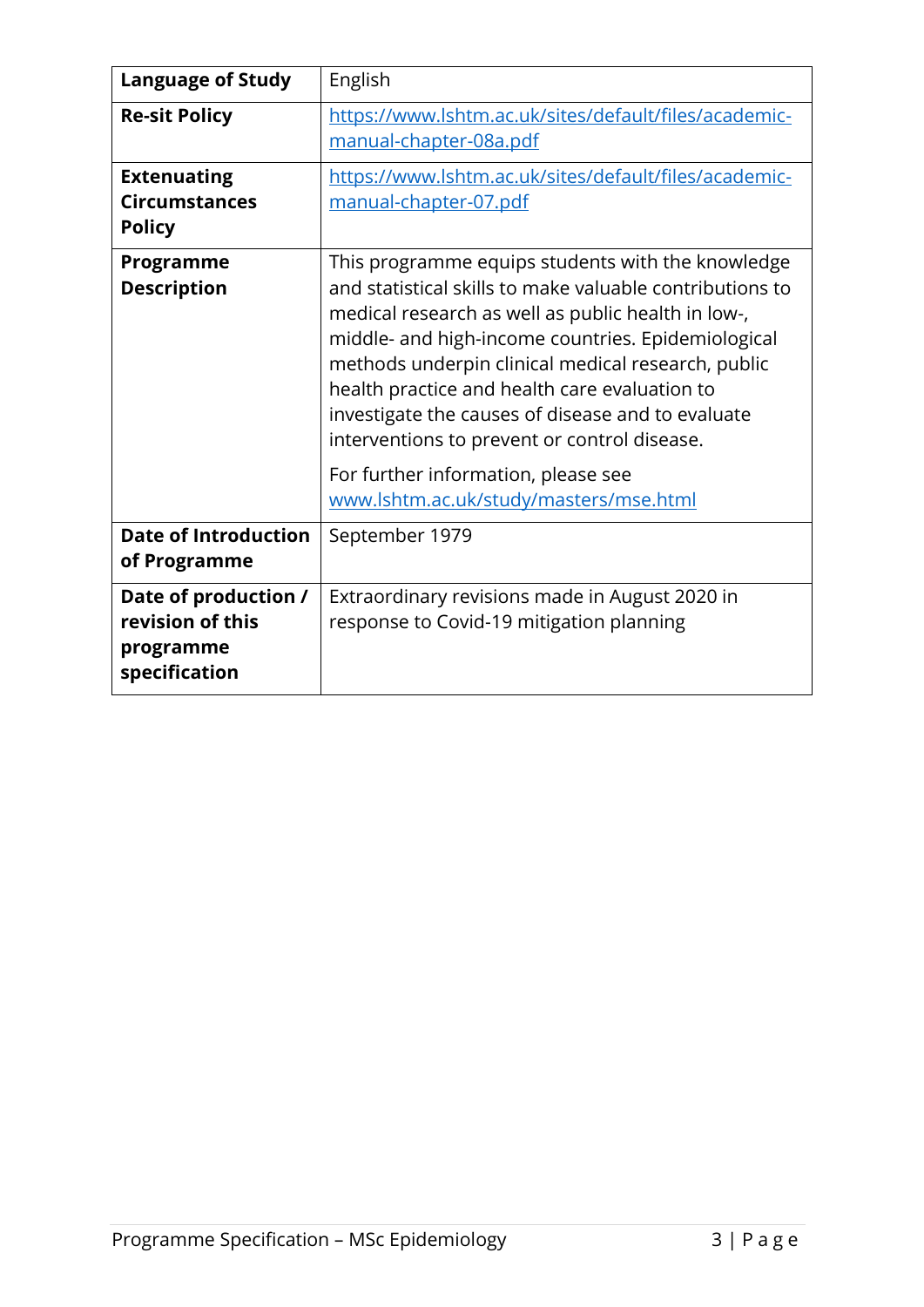# **2. Programme Aims & Learning Outcomes**

## **Educational aims of the programme**

The aim of the programme – consistent with LSHTM's mission to improve health worldwide – is to equip students with the knowledge and skills to make valuable contributions to both epidemiological research and public health. Epidemiological methods underpin clinical medical research, public health practice and health care evaluation to investigate the causes of disease, and to evaluate interventions to prevent or control disease. Epidemiology is a key discipline for understanding and improving global health. This programme covers both infectious and non-communicable disease epidemiology, and has a substantial statistical component.

## **Programme Learning Outcomes**

By the end of the programme – drawing on material taught across different modules and assessed in a variety of ways, students will be able to:

- i) demonstrate advanced knowledge and awareness of the role of epidemiology and its contribution to other health-related disciplines;
- ii) choose appropriate designs and develop detailed protocols for epidemiological studies;
- iii) enter and manage computerised epidemiological data and carry out appropriate statistical analyses;
- iv) assess the results of epidemiological studies (their own or other investigators'), including critical appraisal of the study question, study design, methods and conduct, statistical analyses and interpretation.

## **Teaching and Learning Strategy**

The programme is taught through a variety of teaching methods including: lectures, small group seminars, computer practicals, and group work with peers. For the academic year 2020-21 most of these sessions will be delivered online, using pre-recorded lectures, live Q+A sessions and live, tutorfacilitated practicals and seminars. All elements of the programme have specific intended learning outcomes, with content designed to help students achieve these outcomes. Students are expected to learn through both directed and self-directed study.

## **Assessment Strategy**

The programme is assessed through individual module assessments (which may include essays, other written coursework, short written exams, practical exams, group work, presentations or other methods), formal summer exams, and a project report. Such tasks are designed to assess, via the most appropriate method, whether learning outcomes have been achieved. Students will not be required to attend on-campus where assessments can be taken online.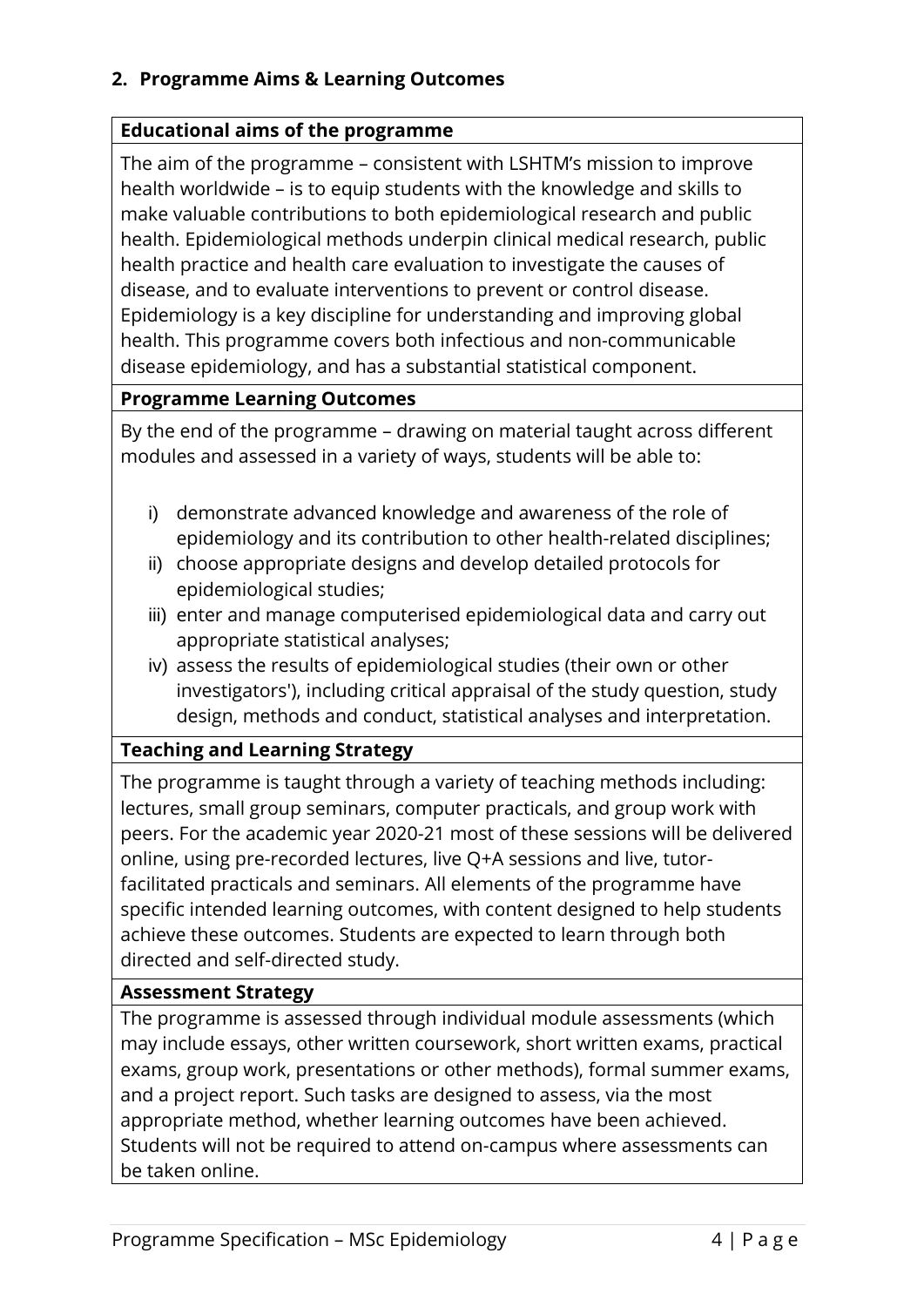# **3. Programme Structure and features, modules, credit assignment and award requirements**

| <b>Full-time Masters</b> | Term 1 | Term 2 | Term 3 | <b>Total Credits</b> |
|--------------------------|--------|--------|--------|----------------------|
| Compulsory Modules       |        |        |        | 90                   |
| Recommended Modules      |        |        |        |                      |
| Projects                 |        |        |        |                      |

Module information is correct at the time of publication, but minor amendments may be made subject to approval as detailed in [Chapter 3 of the](https://www.lshtm.ac.uk/sites/default/files/academic-manual-chapter-03.pdf)  [LSHTM Academic Manual.](https://www.lshtm.ac.uk/sites/default/files/academic-manual-chapter-03.pdf) Optional (i.e. recommended non-compulsory) modules listed are indicative and may change from year to year. <https://www.lshtm.ac.uk/study/courses/changes-courses>

| <b>Term</b>    | Slot           | <b>Module</b><br>Code | <b>Module Title</b>                                             | <b>Module Type</b><br>(compulsory or<br>recommended) | <b>Credits</b><br>(CATS) | <b>Contact</b><br>hours* |
|----------------|----------------|-----------------------|-----------------------------------------------------------------|------------------------------------------------------|--------------------------|--------------------------|
| 1              | AB1            | 2033                  | <b>Clinical Trials</b>                                          | Compulsory                                           | 10                       | 30                       |
| 1              | AB1            | 2056                  | Epidemiology in<br>Practice                                     | Compulsory                                           | 15                       | 60                       |
| 1              | AB1            | 2007                  | Extended<br>Epidemiology                                        | Compulsory                                           | 15                       | 52                       |
| $\mathbf{1}$   | <b>B1</b>      | 2484                  | Epidemiology and<br>-omics                                      | Compulsory                                           | 5                        | 12.5                     |
| $\mathbf{1}$   | AB1            | 2021                  | <b>Statistics for EPH</b>                                       | Compulsory                                           | 15                       | 45                       |
| $\overline{2}$ | C <sub>1</sub> | 2400                  | <b>Study Design:</b><br>Writing a Study<br>Proposal             | Compulsory                                           | 15                       | 20                       |
| $\overline{2}$ | C <sub>2</sub> | 2402                  | Statistical<br>Methods in<br>Epidemiology                       | Compulsory                                           | 15                       | 38.5                     |
| $\overline{2}$ | D <sub>1</sub> | 2407                  | Epidemiology of<br>Non-<br>Communicable<br><b>Diseases</b>      | Recommended                                          | 15                       | 30                       |
| $\overline{2}$ | D <sub>1</sub> | 2464                  | Modelling & the<br>Dynamics of<br>Infectious<br><b>Diseases</b> | Recommended                                          | 15                       | 60                       |
| $\overline{2}$ | D <sub>1</sub> | 2472                  | Social<br>Epidemiology                                          | Recommended                                          | 15                       | 40                       |
| $\overline{2}$ | D <sub>1</sub> | 3135                  | Spatial<br>Epidemiology in<br><b>Public Health</b>              | Recommended                                          | 15                       | 50                       |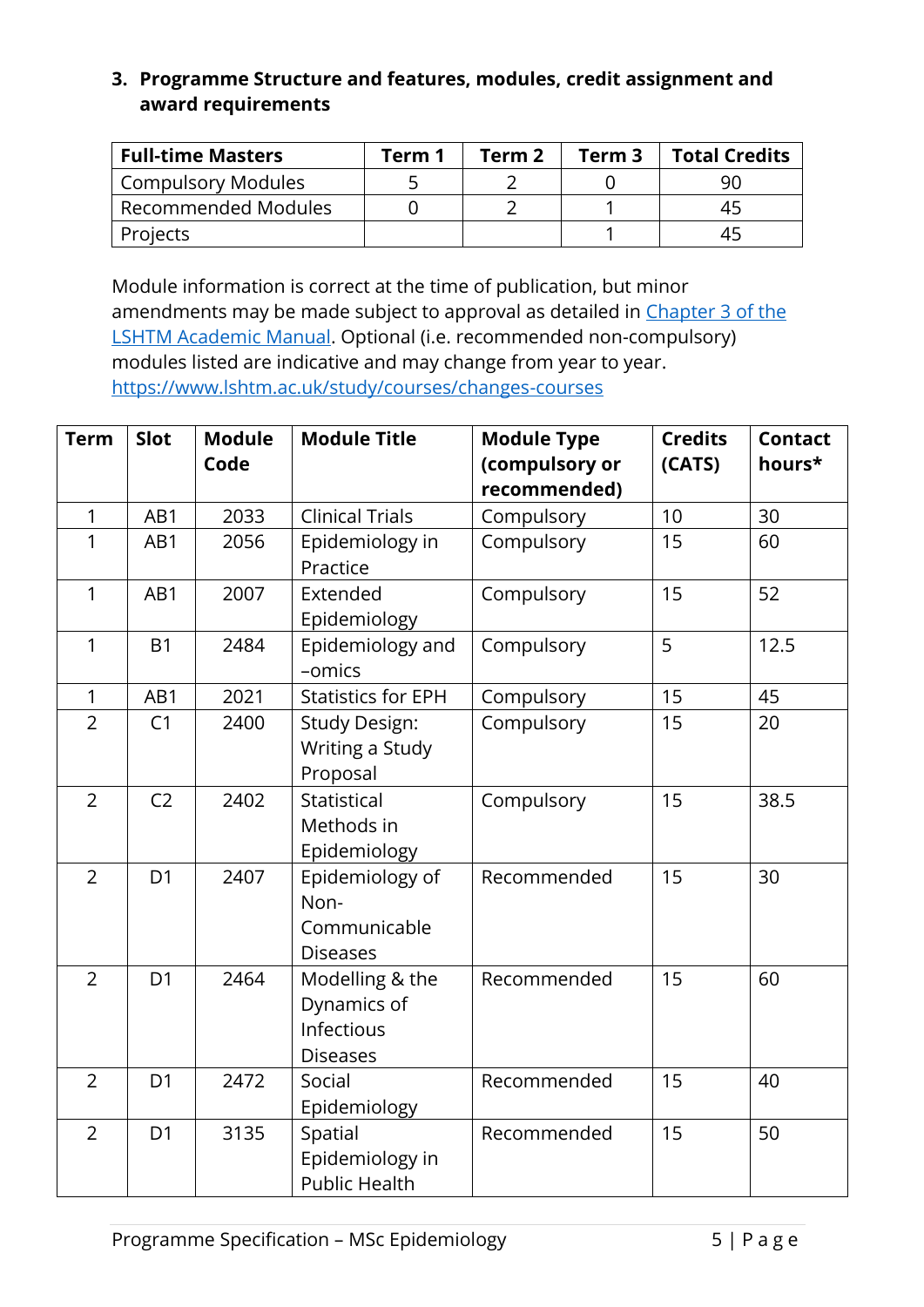|   | D <sub>2</sub> | 1301 | Environmental<br>Epidemiology                         | Recommended | 15 | 30 |
|---|----------------|------|-------------------------------------------------------|-------------|----|----|
|   | D <sub>2</sub> | 2437 | Epidemiology of<br>Infectious<br><b>Diseases</b>      | Recommended | 15 | 63 |
| 3 | E              | 2412 | Advanced<br>Statistical<br>Methods in<br>Epidemiology | Recommended | 15 | 48 |

\* Student contact time refers to the tutor-mediated time allocated to teaching, provision of guidance and feedback to students. This time includes activities that take place in face-to-face contexts such as on-campus lectures, seminars, demonstrations, tutorials, supervised laboratory workshops, practical classes, project supervision and external fieldwork or visits, as well as where tutors are available for one-to-one discussions and interaction by email. Student contact time also includes tutor-mediated activities that take place in online environments, which may be synchronous (using real-time digital tools such as Zoom or Blackboard Collaborate Ultra) or asynchronous (using digital tools such as tutor-moderated discussion forums or blogs often delivered through the School's virtual learning environment, Moodle). These contact hours reflect provision during the 2019/2020 session. We anticipate that in 2020/2021 there will be fewer hours with tutor presence at specified times and a greater emphasis on directed study such as recorded lectures, recommended readings and guided exercises. Please refer to the individual 2020/2021 module specifications for more detail. This definition is based on the one provided by the [Quality Assurance Agency for Higher Education \(QAA\) Explaining contact](https://www.qaa.ac.uk/docs/qaa/quality-code/contact-hours-guidance.pdf)  [hours \(2011\) guidance document, page 4 available here.](https://www.qaa.ac.uk/docs/qaa/quality-code/contact-hours-guidance.pdf) Student contact time, together with time allocated for independent study and assessment, determines the total student study hours for a module or programme. Although there are separate hours allocated for each of these activities, they should always be clearly linked together to support effective learning. The London School of Hygiene and Tropical Medicine (LSHTM) defines high quality contact time as structured, focused, purposeful and interactive.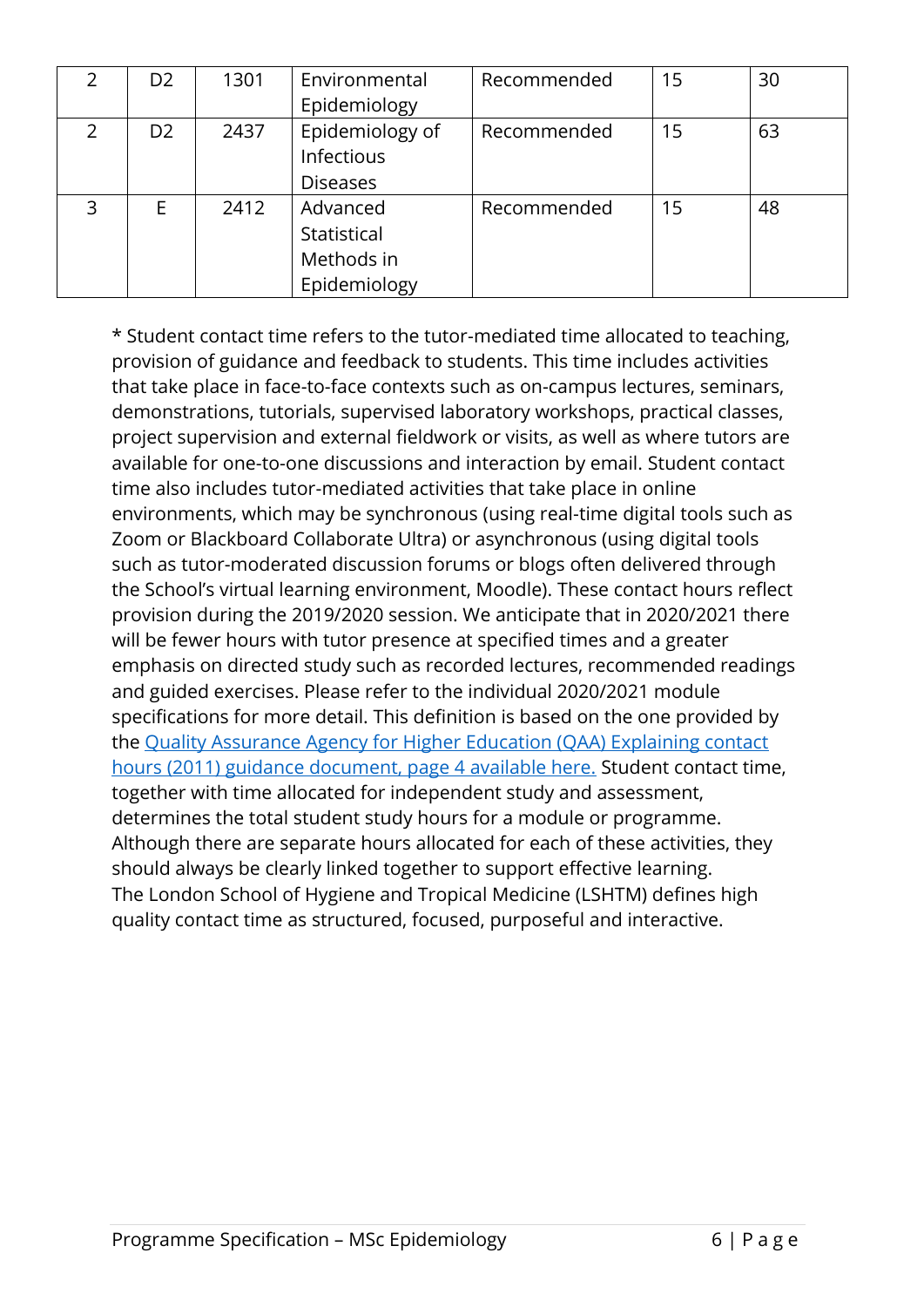#### **Criteria for admission**

#### **General entrance requirements**

Applicants must normally satisfy LSHTM's general entrance requirements and additional programme-specific entrance requirements to be considered for admission. Applications must be submitted in accordance with the procedures and deadlines given in the web-based or printed prospectus.

In order to be admitted to a postgraduate taught degree programme of the London School of Hygiene & Tropical Medicine, an applicant must:

a) hold a first degree at Second Class Honours standard in a relevant discipline, a registrable qualification appropriate to the programme of study to be followed, in medicine, dentistry or veterinary studies, or another degree of equivalent awarded by an overseas institution recognised by UK Naric or Barrons.

# **OR**

b) hold a professional qualification appropriate to the programme of study to be followed obtained by written examinations and judged by the LSHTM to be equivalent to a Second Class Honours degree or above.

## **OR**

c) have relevant professional experience or training which is judged by the LSHTM to be equivalent to a Second Class Honours degree or above.

*Continued overleaf*

## **AND**

satisfy any additional requirements where prescribed for admission to a specific programme.

Entry to the MSc Epidemiology is highly competitive and applicants are recommended to have a second-class honours degree from a UK university, or an overseas qualification of an equivalent standard. Additional usual requirements for the MSc Epidemiology are also: